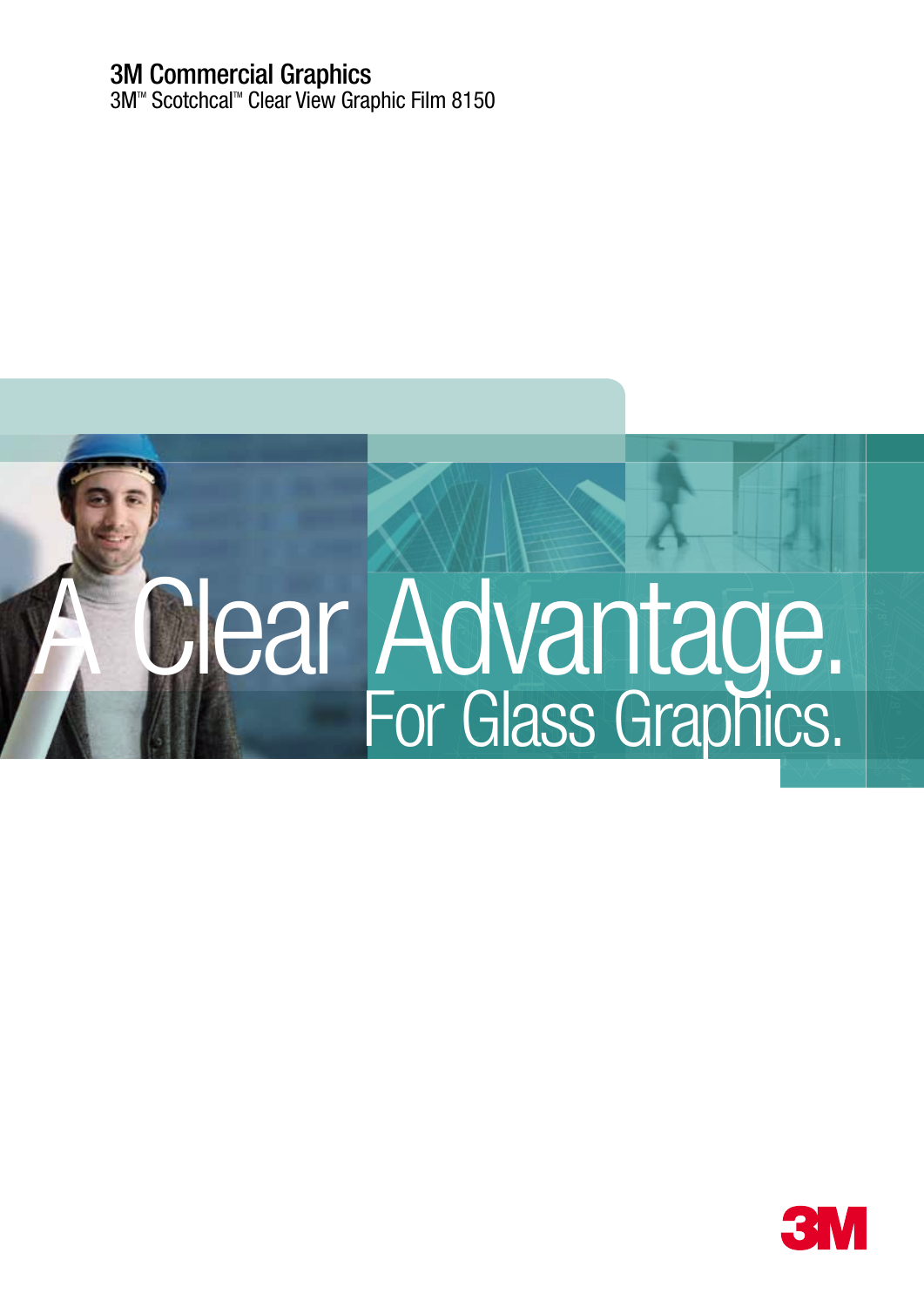# A Clear Advantage. Thanks to 3M<sup>™</sup> Scotchcal<sup>™</sup> Clear View 8150.

For 50 years, 3M Commercial Graphics has stood for innovative applications, high-performance products and reliable partnerships. 3M™ Scotchcal™ Clear View Graphic Film 8150 demonstrates these combined strengths in yet another innovative product. This graphic film is sure to impress as it opens up so many possibilities for glass design: graphics, texts and special effects can be combined and built up in a completely new way.

- The optically clear nature of the film eliminates the need to cut around the printed design
- Special effects are possible for example prints using white ink
- One-way vision achievable thanks to perforated film simulation (no need for perforation)
- Superb conformability enables easy application on contoured and structured surfaces
- One-sheet solution makes the film easy to remove leaving no residues

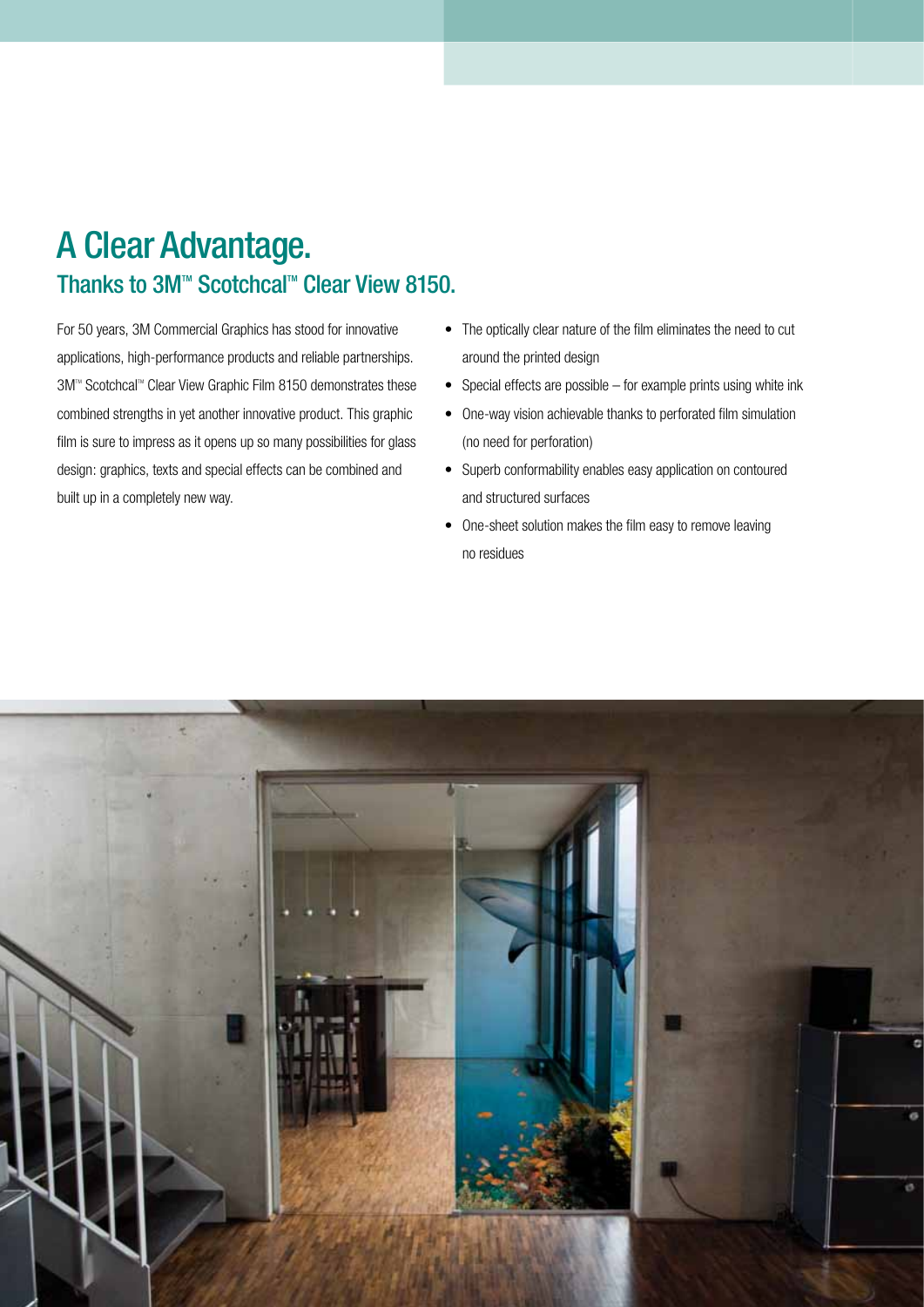# A Clear Advantage. With an Optically Clear Graphic Film.

3M<sup>™</sup> Scotchcal<sup>™</sup> Clear View 8150 is a cast PVC film is totally optically clear and allows new approaches to glass design. Unprinted areas permit a completely clear view through the glass and the film structure results in optimum print quality. The film has many uses and is extremely easy to apply.

#### 3M™ Scotchcal™ Clear View 8150 is ...

- ... a highly-transparent graphic film for a wide variety of applications
- ... compatible with all the usual digital and screen printing systems
- … ideal for achieving optimum print results
- ... equipped with 3M special adhesive for easy removal
- … a cast, highly conformable PVC film
- ... optimised for wet application so that it can be very easily bonded
- ... provided with a special PET liner that prevents static charge or discharge during processing
- ... a seven year durable film
- ... naturally subject to the 3M<sup>™</sup> Performance Guarantee and the 3M™ MCS™ Warranty

# **Discover DISCOVEL he benefits**<br>highly-transparent Films. of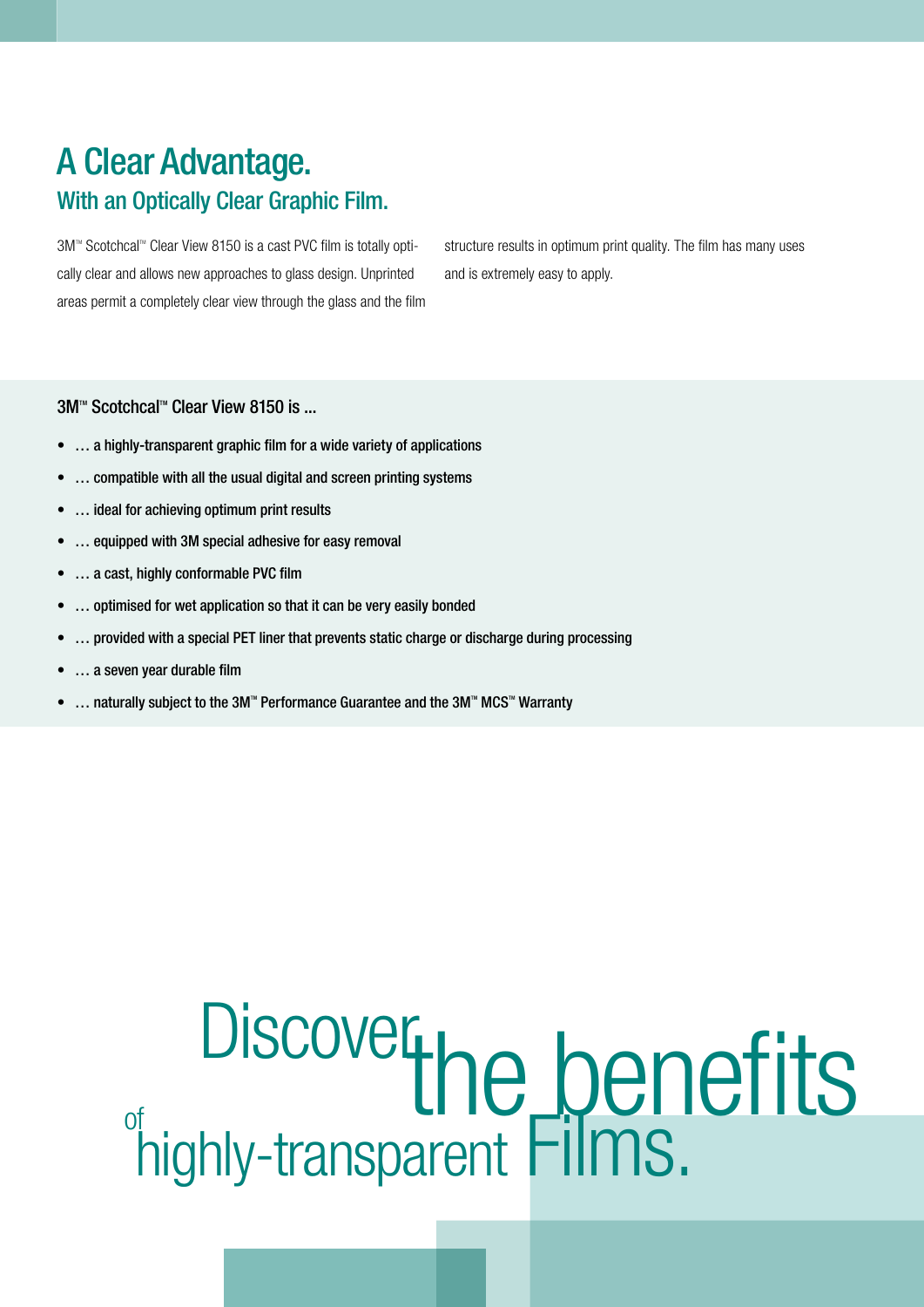# A Clear Advantage. Thanks to Innovative Technology.

3M™ Scotchcal™ Clear View 8150 permits the unique combination of print and transparency at the same time. Unprinted sections no longer need to be cut out – Clear View technology means they are perfectly clear. 3M<sup>™</sup>Scotchcal™ Clear View Graphic Film 8150 demonstrates these combined strengths in yet another innovative product. This graphic film is sure to impress as it opens up so many possibilities for glass design: graphics, texts and special effects can be combined and built up in a completely new way.

- Full-area application no need to cut out intricate details!
- Special effects such as frosted glass are possible using white ink.
- One-way vision is achievable thanks to printing a perforated simulation (no need for perforation)
- Superb conformability enables easy application on contoured and structure surfaces
- One-sheet solution and 3M special adhesive mean the film is easy to remove



No Contour Cutting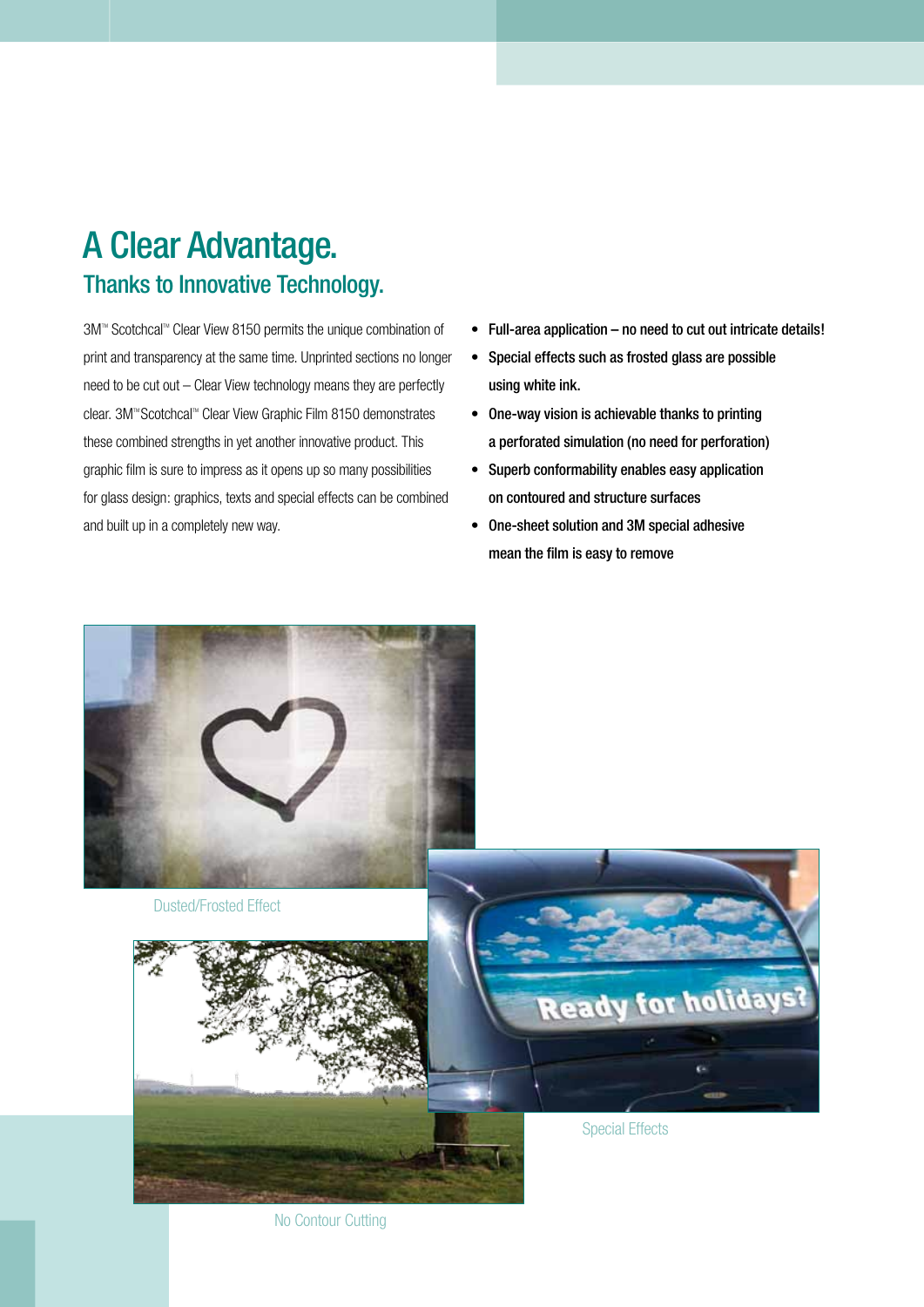# A Clear Advantage. Thanks to Many Possible Applications.

3M™ Scotchcal™ Clear View 8150 has clear advantages over other products when it comes to glass design for buildings ...

3M™ Scotchcal™ Clear View 8150 also offers a wide variety of solutions for vehicle graphics and use at point of sale.

- Utilisation of new and existing glass surfaces such as facades, stairwells and balustrades
- Individualised privacy solutions for conference rooms, doors and partitions
- Decoration of furniture and fittings,
	- e.g. tables and display cabinets
- Extension of brand image
- Notice boards
- Signs
- and much more